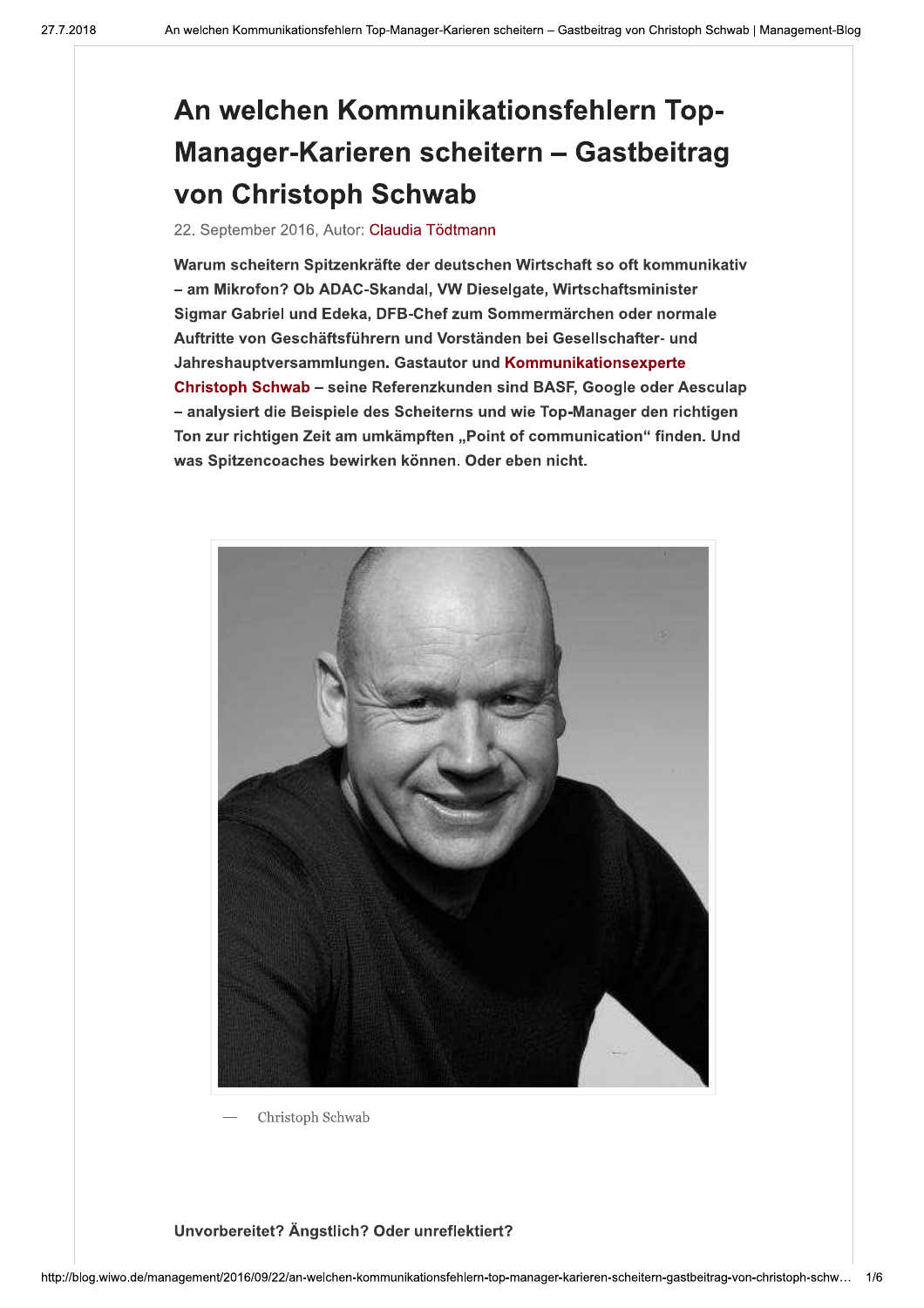Immer wieder reiben wir uns verwundert Augen und Ohren, wenn Wirtschaftsführer. Sportler und auch Politiker in ein Mikrofon sprechen. Oder einen Text in namhaften Medien veröffentlichen. Sind sie nicht vorbereitet? Haben sie Angst? Wissen sie gar nicht, was sie da tun? Schätzen sie die Außenwirkung so gar nicht ein? Offenbar nicht.

Viele Spitzenkräfte haben eben nicht ihre Spitzencoaches. Die werden dringend<br>benötigt, um blitzschnell gefährliche Situationen für den Sender und sein nötigt, um blitzschnell gefährliche Situationen für den Sender und sein Unternehmen zu sichern und zu meistern. Ob ADAC-Skandal. VW Dieselgate. Wirtschaftsminister Sigmar Gabriel und Edeka. DFB-Chef zum Sommermärchen oder normale Auftritte von Geschäftsführern und Vorständen bei Gesellschafter- und Jahreshauptversammlungen.

#### Stets gewappnet sein müssen für jedes Statement, jeden Angriff

Alle müssten eigentlich ihre Aussagen, ihre Einstellung und Präsenz ständig mit ihrem Sparringspartner auf Augenhöhe reflektieren, um für jedes Statement und ieden Angriff gewappnet zu sein. Zu groß sind die unterschiedlichen vielfältigen Anforderungen in den Medien des globalen Dorfes Welt.

Ich nenne es: Einzigartigkeitsentwicklung. Dahinter steckt ein Coach auf Augenhöhe, Absolut, Er muss erkennen, wo die Stärken seines Sparringspartners sind, er muss vollumfänglich das Vertrauen seines CEO genießen, der ihn nachts anrufen kann, um sich blitzschnell auf Situationen vorzubereiten. Er muss als Coach seinen Sparringspartner Leader 'lesen' können und der richtet sich auch immer wieder nach dessen Empfehlungen.

Er weiß immer, woran er in kritischen Situationen ist, er weiß, wann er was wie sagen kann und wann er 'schweigt' oder abwartet. Seit über 30 Jahren mache ich zu 80 Prozent des Tages nichts anderes als mich mit der Sendefähigkeit von Spitzenkräften in der "Tyrannei der komplexen Umstände" auseinanderzusetzen.

#### Der Leader und sein Coach: Drei Voraussetzungen müssen stimmen

Was passiert in diesen Prozessen wirklich? Drei unabdingbare Voraussetzungen für die gemeinsame Zusammenarbeit:

1. Der Leader lernt Vertrauen – das wichtigste – und erlangt dadurch Sicherheit. Leader und Coach bilden eine "gelebte Einheit". In einem Erfahrungspotenzial. was grundsätzlich immer Behaviour. Alter und Erfahrung beider entspricht. Oder dem Leader voraus ist

Siehe Boris Becker. Seit er den Weltranglistenersten Novak Diokovic coacht, hat dieser zehn Top-Turniere nacheinander gewonnen. Warum wohl?.

dieser zenn<br>
2. Der Leader<br>
dies nicht geg<br>
Spitzencoach<br>
http://blog.wiwo.de/management/2016/09 dieser zenn Top-Turniere nachema<br>
2. Der Leader ist kritisch reflexions<br>
dies nicht gegeben, kann es imme<br>
Spitzencoach und Leader sollten s<br>
wiwo.de/management/2016/09/22/an-welchen-kommunik 2. Der Leader ist kritisch reflexionswürdig und lässt sich so auf Orientierung ein. Ist dies nicht gegeben, kann es immer wieder zu medialen Unfällen kommen. Spitzencoach und Leader sollten sich sofort trennen. Zum Beispiel: Der Mittelfinger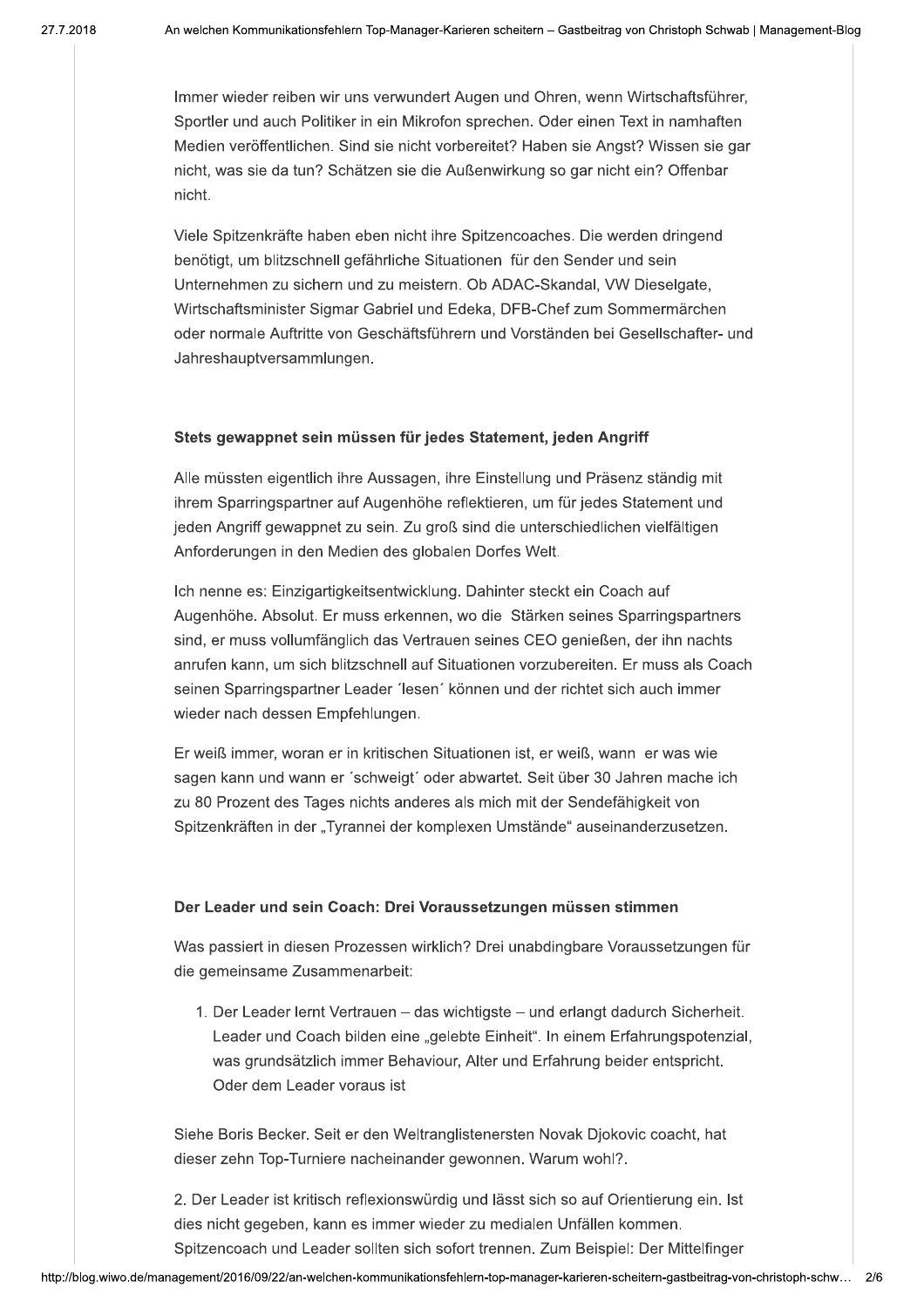21. I . ZI

zu18 – An weichen Kommunikationsfehlern Top-Manager-Karieren scheitern – Gastbeitrag von Unristoph Schwab | Management-Blog

von Kanzierkandidat Peer Steinbruck in der "Suddeutschen Zeitung" vor drei Jahren wurde bar der Empreniung zugelassen.

3. Leader und Spitzencoach bauen gemeinsam ein Sende,- und vvanrnenmungsportal, was sich immer an das Starken- und Schwachenprofil des Leaders wendet und immer samtliche Kommunikationsgaranten in Kommunikation 4.0 peachtet.

Sieben Tage die Woche. 364 Tage im Jahr. Dafür habe ich das Szenario Moment Management® entwickelt. Jeder Leader hat den kommunikativen Notfallkoffer unterm Bett. Ausschließlich seiner Einzigartigkeit angepasst.

## Kommunikations-Gau: Top-Manager können Karrieren verspielen oder bestätigen

viele Leader, CEOS, CFOS, GF und andere Funrungskrafte sind leider viele Leader, CEOS, CFOS, GF und andere Funrungskrafte sind leider<br>betriebsblind in ihren Jobs und nicht auf mediale Herausforderungen und Ereignis-Tsunamis eingerichtet. Oder von ihren Kommunikationschefs nicht ausreichen Tsunamis eingerichtet. Oder von inren Kommunikationschefs nicht ausreichend<br>beraten. Woher sollen diese es auch wissen? Es sind meist reine Erfüllungsgehilfen im Unternenmen. Sie naben alle inre wichtigen Funktionen, konnen aber Spitzensparring niemais ersetzen.

Ein Top-Manager kann in Sekunden bei einem kommunikativen Gau seine gesamte Karriere verspielen oder eben eindrucksvoll bestatigen.

## Zum Beispiel:

## **VW-Chef Matthias Müller**

• VW-CEO Matthias Muller hat sich in einem ersten interview in den USA um Kopf und Kragen geredet und dem Unternehmen einen Milliarden-Schaden zugefugt. Ein zusatzliches Interview auf Englisch mit einem Rundfunksender<br>bestätigt dies. statigt dies.

vorgenensweise: Man hatte inn komplett anders aufstellen mussen.

Die dringend erforderliche USA-Erfahrung fehlte offenbar. Reaktion auf amerikanische Vernaltnisse wurde vollig aulser Acht gelassen. Die Story einer sachlichen Darstellung muss der einer emotionalen verstenensebene weichen. Das nat Muller aber nicht gemacht. Onne vorwarnung plapperte er einfach auf englisch los, verstiels gegen die No-Go s. Dabel: Er hatte sich durch entsprechende  $\mathsf{sparring}\text{-}\mathsf{suruationen}$  und  $\mathsf{Coacning}$  aur die betroffenen Ebenen international einstellen konnen, wenn er gefragt hatte: wie erreiche ich unterschiedliche wetaebenen / wie verlasse ich die ich-Projektion meiner Porsche-Vergangenneit und versucne alle Betroffenen wirklich zu verstehen und Losungen zu finden, die greiren und okonomisch für alle Selten vertretbar sind? Das kann und muss man dann auch nachts uben.

## Lufthansa-CEO Carsten Spohr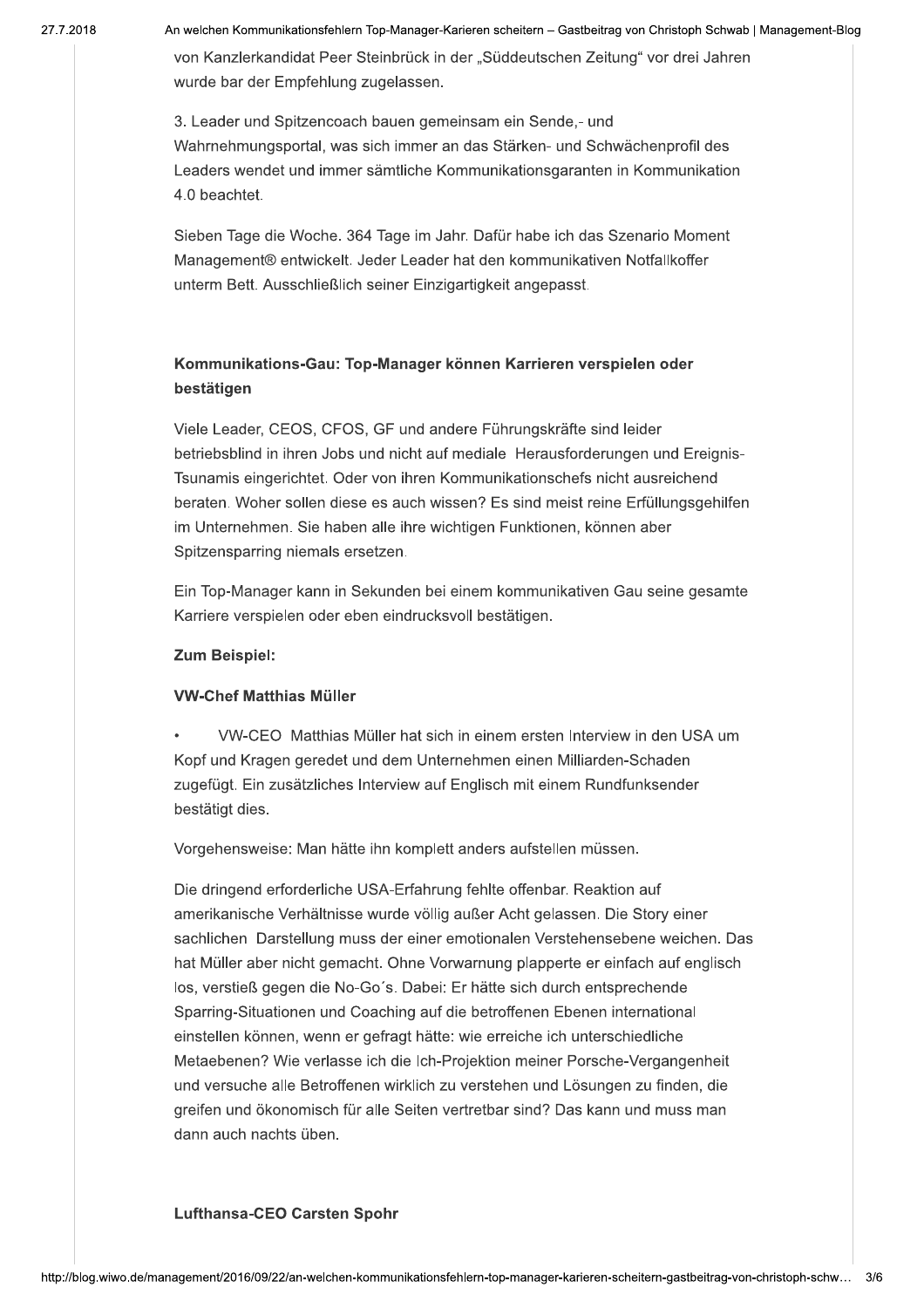21. I . ZI

zu18 – An weichen Kommunikationsfehlern Top-Manager-Karieren scheitern – Gastbeitrag von Unristoph Schwab | Management-Blog

• Lufthansa-CEO Carsten Sponr. Beindruckend gecoacht wurde er beim tragischen Ungluck der Germanwings Maschine. Positive Beispiele in Ausdruck, Gestik, Mimik, Betroffenneit, Verstandnis und Aufmerksamkeitsebene für alle Betroffenen. Ein demutiger, verstandnisvoller Angang an dieses schwere Ungluck. Hier naben die Coacnes wirklich extrem gut gearbeitet, im methodischen Angang, an den gesendeten Losungen und an den Ergebnissen. Die Vorbereitungen eines Fluges sind Timmer exakt durchterminiert, vorbereitet und noch professionell ausgerollt.

## Ex-ADAC-Chef Peter Meyer

• ADAC-Chef Peter Meyer hach Aufdeckung ADAC-Skandal. Peter Meyer trat mit einem Manuskript vor die Presse, was er nicht kannte. Durch sein Rezeptionsund vortragsvernalten wurde das sofort jedem klar. Er hatte sich nicht wirklich um  $\alpha$ ie Tragweite des Falls gekummert. Er starb quasi vor dem Mikrofon den  $\alpha$ Leugnungstod.

vvie Meyer argumentativ natte vorgenen mussen, um sich selbst als Verstener und Kummerer der Vorgange zu positionieren und nicht – wie er es getan hat – als einzige Begrundung die Schuld von sich zu weisen: Die Sende-Kette hatte sein I mussen Betroffenneit – Aufmerksamkeit – Bewusstheit für die Vorgange – Losungsweg – verantwortungsubernanme.

## Vorzeigebeispiel Barak Obama

• US-Prasident Barak Obama. Ein noch intelligenter Kandidat, der sofort erkannte, dass es bei einer Spitzenposition nur mit einem Spitzencoach funktionieren kann. Politikberater David Axelrod ist der Mann gewesen, mit dem Obama von Anfang an nach den oben genannten Kriterien gearbeitet hat. David Axelrod hat die Starken und Schwachen seines Coachees exakt herausgearbeitet und mit ihm gemeinsam immer wieder wie ein Spitzensportier geubt, trainiert und sich stetig weiter entwickelt. Sicherlich hatte Obama ein Grundtalent, doch das zu erkennen und zu fordern und sich gegenseitig in ein anderes Kommunikationshiveau zu entwickeln, ist ganz großes Kino.

Ein YouTube-Video von Obamas Auftritt in Berlin (<u>https://www.youfube.co</u> wächen seines Coachees exakt herausgearbe<br>
ieder wie ein Spitzensportler geübt, trainiert u<br>
erlich hatte Obama ein Grundtalent, doch das<br>
1 gegenseitig in ein anderes<br>
skeln, ist ganz großes Kino.<br>
Auftritt in Berlin (htt Axelrod hat die Stärken und Schwächen seines Coachees exakt herausgearbeitet<br>
und mit ihm gemeinsam immer wieder wie ein Spitzensportler geübt, trainiert und<br>
sich stetig weiter entwickelt. Sicherlich hatte Obama ein Grund i seinem ersten Besuch zeigt es: Obama ist neute in seiner introduktion, seiner Ausstraniung, seiner Prasenz und Sendefanigkeit einer der ıntroαuκtıon, seiner Ausstraniung, seiner Prasenz und Sendefanigkeit einer der<br>besten Redner der Welt. Grundsätzlich haben beide es geschafft, sein Behaviour-Potenziai strukturiert zu bauen und seine Empathlefanigkeit in Botschaften zu vergolden. Wenn Obama 150 000 Berliner anspricht, dann mit einer Prasenz, einer emotionalen Uberzeugtneit seiner worte und einer Kommunikationsfanigkeit, die wirklich einzigartig ist. Das kann man iernen, wenn man es in Spitzenpositionen will.

## Polizeisprecher Marcus da Gloria Martins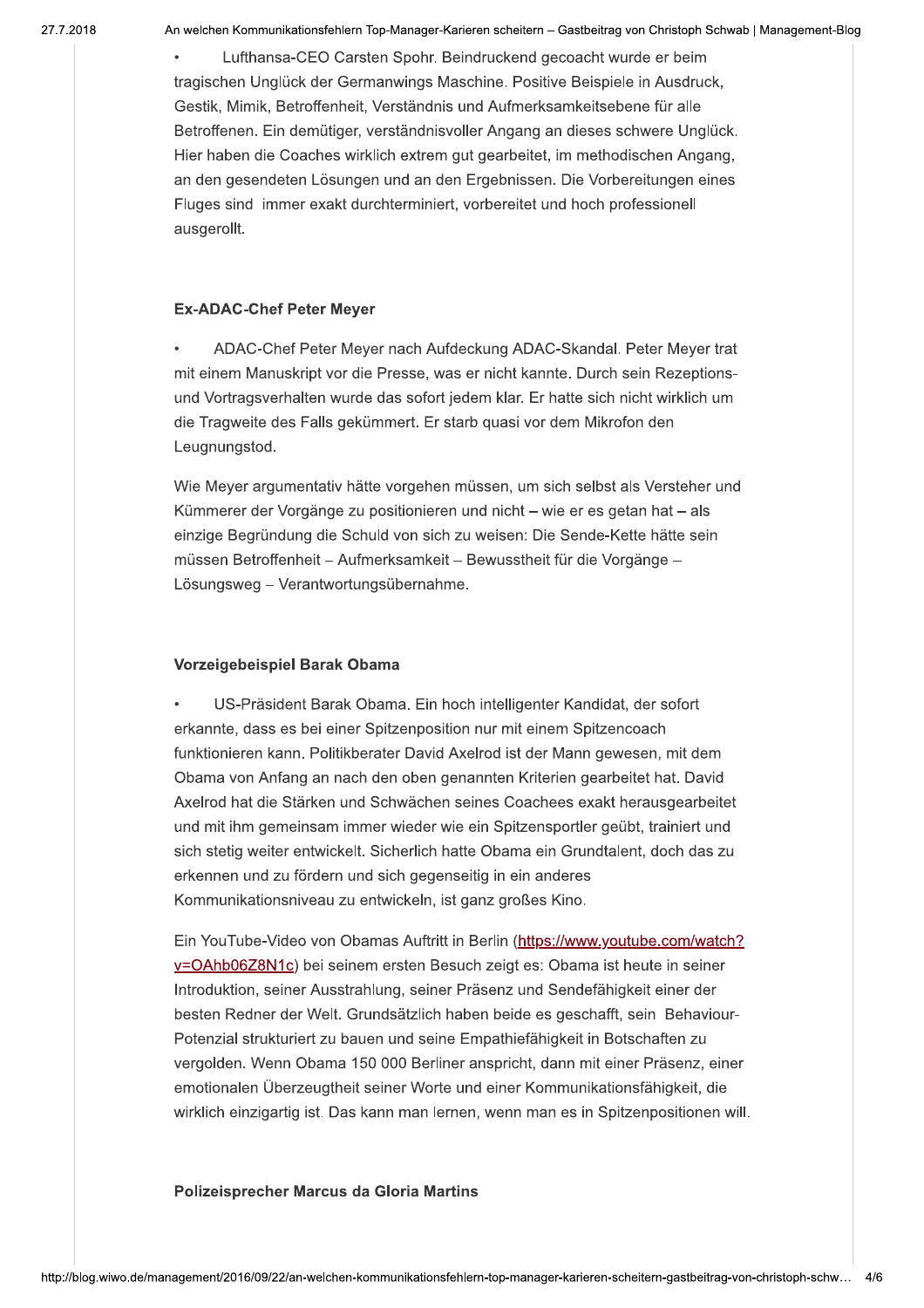zu18 – An weichen Kommunikationsfehlern Top-Manager-Karieren scheitern – Gastbeitrag von Unristoph Schwab | Management-Blog

• Marcus da Gioria Martins, Polizeisprecher der Munchener Polizel. Er reagiert im Chaos der Attentate genau richtig. Nutzt die gesamte Bandbreite der Kommunikation: Er sendet auf Twitter und Facebook Nachrichten – unter anderem  $\overline{\phantom{a}}$ auch aur Turkisch -, gibt interviews aur Englisch, um die Bevolkerung anzusprechen und zu berunigen. Seine souverane und zugieich lockere Art machen inn zu einem vorbild gelungener Krisenkommunikation. Statt umstandlichen Erklarungen oder noizern formulierten Phrasen – klare Ansagen, worte der Antellnahme und des Dankes. Kelne Angst auch vor den spekulativsten Fragen der Presse. Er ist sicher in seinem Job und reagiert auf den Moment, noit die Menschen dort ab, wo sie stenen.

#### Die tägliche Informations-Lawine

Sind diese oben beschriebenen Voraussetzungen nicht annanernd gegeben, sollten Top-Manager und Coach keine Zusammenarbeit beginnen. Funrungskrafte mussen unbedingt aufmerksam und bewusst den schnellen Informations- und interaktionsmarkt im Auge naben. Fur viele ist daner ein Sparring auf Augennone mit einem Spitzencoach unabdingbar. Vor 80 Jahren erreichten einen normalen Menschen so viele Informationen in seinem gesamten Leben wie heute eine Spitzenkraft an einem Tag.

Twittern Merken

iteremprenien 1

Kategorie: Aligemein | Tags: ADAC, Carsten Sponr, Christoph Schwab, Coach, Gastbeitrag, Kommunikationsfehler, Lufthansa, Matthias Muller, Peter Meyer, Top-Manager, VW Gerallt mir 3 Mitter<br>Segorie: Allgemein | Tag<br>tbeitrag, Kommunikation<br>ager, VW

## Alle Kommentare [2]

5. Oktober 2016, 09:41 Unr Michael Steffens

Danke fur diese hervorragende Analyse!

inre Austunrungenmnaben mich erinnert an die Ratgeber von Fursten – gelegentlich auch Hornarren, "graue Eminenzen". Vielleicht tragt auch der Faktor "Eitelkeit" bei manchen Top Entscheidern zur Beratungsresistenz bei... Beste Gruise aus Kobienz

Michael Steπens

25. Januar 2017, 11:56 Unr